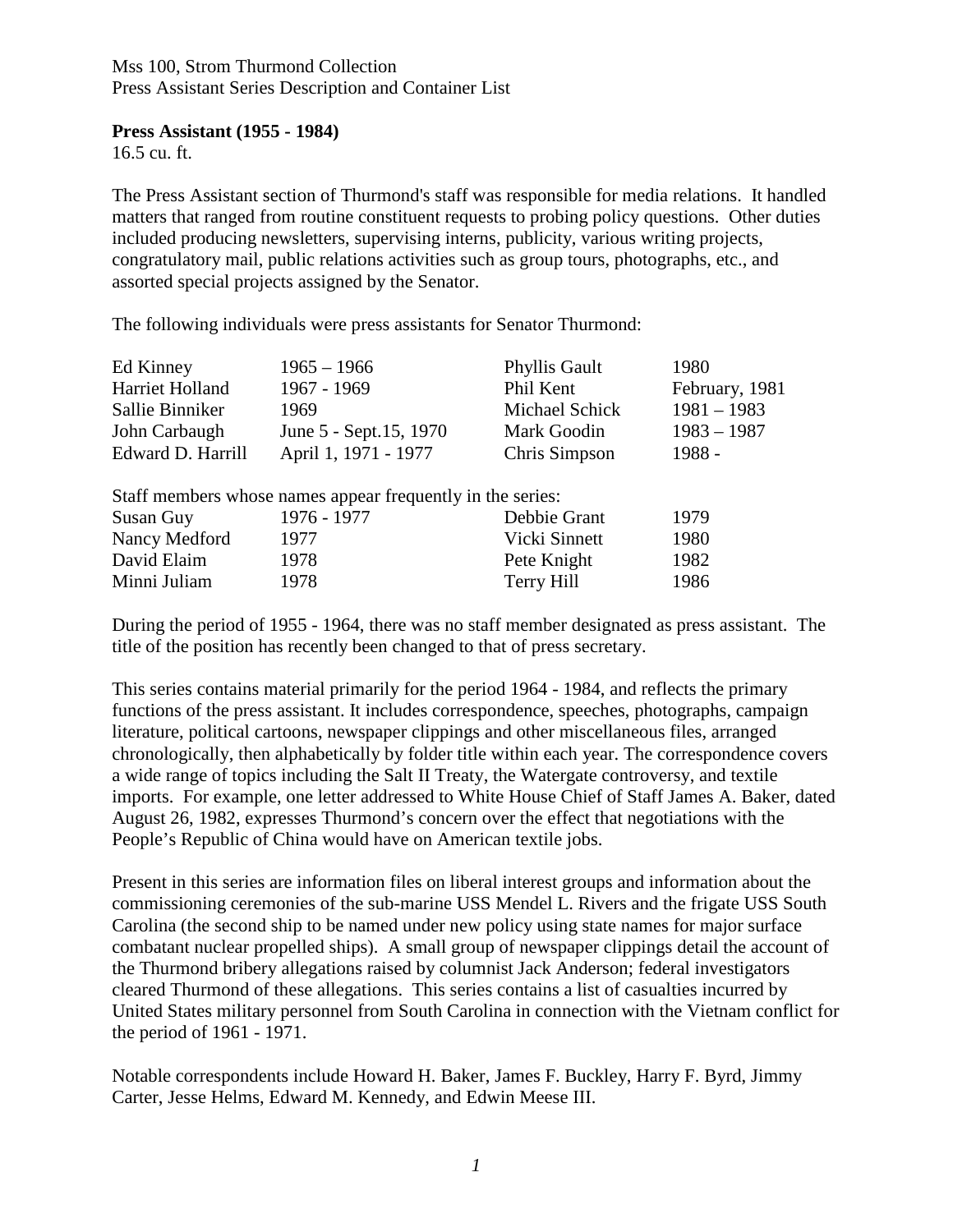Mss 100, Strom Thurmond Collection Press Assistant Series Description and Container List

### **Separation List**

Photographs -- to Photograph Series

| $\mathbf{1}$   | $8"$ x 10" b/w   | Thurmond pictured with architect's drawing of two buildings                                                     |
|----------------|------------------|-----------------------------------------------------------------------------------------------------------------|
|                |                  | (Reserve Officers Association/); 1966                                                                           |
| $\mathbf{1}$   | $8''$ x 10" b/w  | Thurmond and Howard Williams of Future Farmers of America                                                       |
| $\mathbf{1}$   | $8"$ x 10" b/w   | Delegates to the American Legion -- Nancy Moore Thurmond<br>pictured; 1966                                      |
| $\mathbf{1}$   | $8"$ x 10" b/w   | J. Strom's first haircut. Strom Thurmond and barber pictured;<br>February 22, 1974                              |
| 1              | $8"$ x 10" b/w   | Strom Thurmond; 1974                                                                                            |
| $\mathbf{1}$   | $8"$ x 10" b/w   | USS South Carolina DLGN 37 -- Official U.S. Navy Photograph;<br>1975                                            |
| $\mathbf{1}$   | $8''$ x 10" b/w  | W. C. Neal, Captain of the USS South Carolina Official<br>Photograph by E. J. Dial; January 25, 1974            |
| 7              | $8''$ x 10" b/w  | Thurmond presented the Freedom Foundation Certificate Award                                                     |
| $\mathbf{2}$   | $8"$ x 10" b/w   | Thurmond and Harry F. Byrd -- Award Presentation                                                                |
| $\mathbf{1}$   | $8"$ x 10" b/w   | Nancy Thurmond, Rosalyn Carter and Joan Mondale -- Ladies of<br>the Senate Luncheon; April 15 - Nov. 14, 1980   |
| $\overline{2}$ | $8''$ x 10" b/w  | Billy Carter Hearings -- contact sheets -- 35 images each; 1979 -<br>1980                                       |
| $\overline{2}$ | $8''$ x 10" b/w  | Thurmond and two Hartford Insurance Company Representatives;<br>1981                                            |
| $\overline{2}$ | $8''$ x 10" b/w  | Shonn Marthers, winner of the Junior Fire Marshall Gold Medal<br>Award; 1981                                    |
| $\mathbf{2}$   | $5"$ x 7" b/w    | Shonn Marthers and friend Scott Sanders; 1981                                                                   |
| $\mathbf{2}$   | $8''$ x 10" b/w  | Shonn Marthers and friend Scott Sanders; 1981                                                                   |
| $\mathbf{1}$   | $8"$ x 10" color | Senator Thurmond and artist Larry Lebby; 1982                                                                   |
| $\mathbf{1}$   | $8"$ x 10" b/w   | Senator Thurmond and artist Larry Lebby, holding one of Lebby's<br>drawings in Thurmond's office; March 3, 1982 |
| 1              | $8''$ x 10" b/w  | Larry Lebby and Congressmen (?) in front of CapitolBuilding<br>steps; 1982                                      |
| 1              | $8''$ x 10" b/w  | Thurmond in front of John C. Calhoun's Portrait; 1982                                                           |
| $\mathbf{1}$   | 8" x 10" color   | Thurmond Induction into South Carolina Hall of Fame - George<br>Bush pictured; 1982                             |
| $\mathbf{1}$   | $8''$ x 10" b/w  | Strom Thurmond with salutation and signature across the bottom;<br>April 11, 1983                               |
| $\mathbf{1}$   | $8"$ x10" color  | Strom Thurmond; April 1, 1983                                                                                   |
| 1              | 5" x 7" color    | 1983 Calendar of Strom Thurmond with salutation and signature;<br>1983                                          |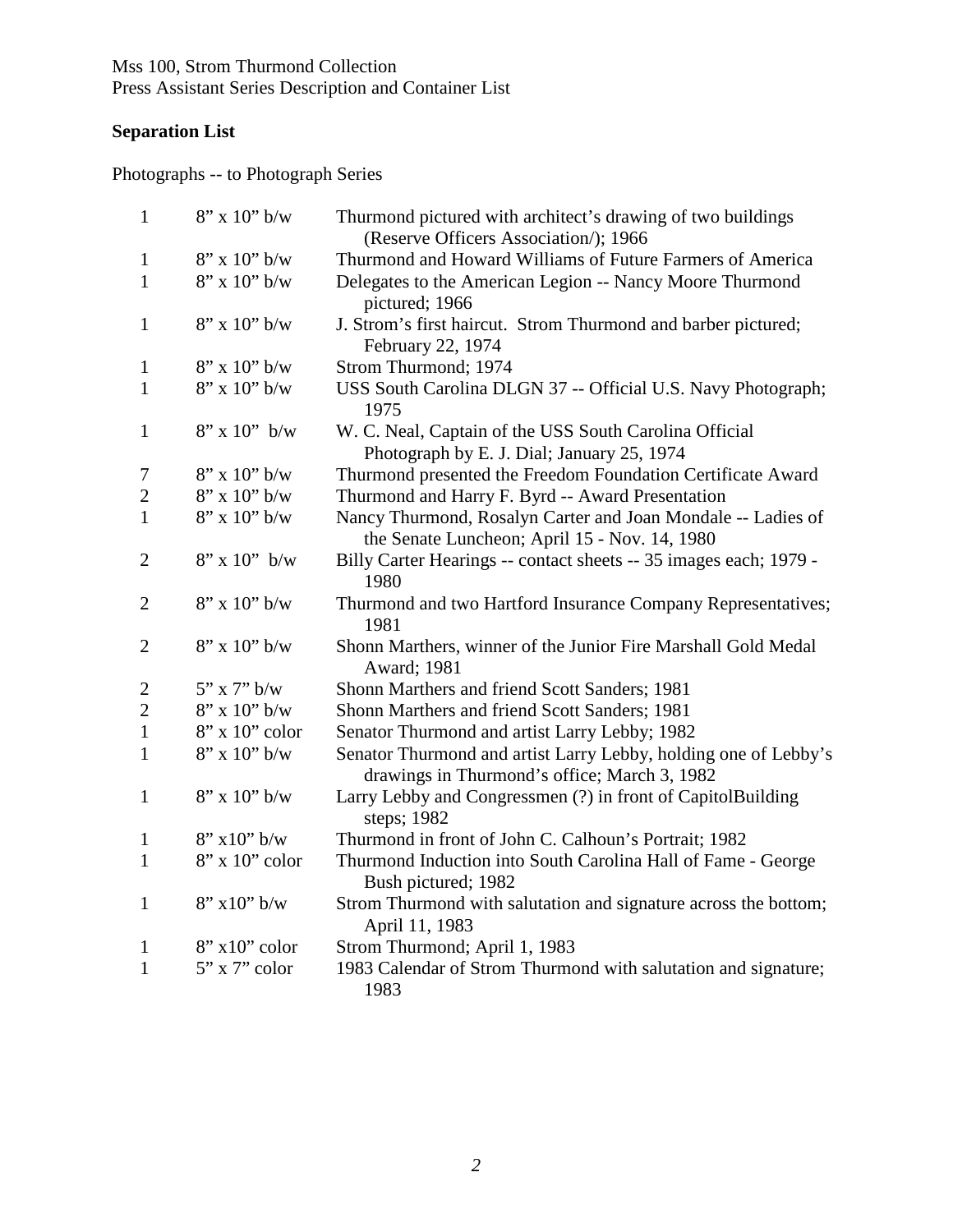| $\frac{Box}{}$<br>$\mathbf{1}$ | Folder | <u>Title</u><br>Miscellaneous Press Correspondence; Jan., 1955 - Jan. 4, 1956<br>Press Newsletter Correspondence; Jan. - March, 1956<br>Religious Material; 1956 - 1975<br>Information on News Media; 1959, 1961, 1963, 1964<br><b>Agency Releases</b><br>Nov. - Dec. 1960<br>Jan. 4 - Feb. 28, 1961                                                                                                                                                                                                                                                                     |
|--------------------------------|--------|--------------------------------------------------------------------------------------------------------------------------------------------------------------------------------------------------------------------------------------------------------------------------------------------------------------------------------------------------------------------------------------------------------------------------------------------------------------------------------------------------------------------------------------------------------------------------|
| $\overline{2}$                 |        | March - May 29, 1961<br>June 1961 - July 1961<br>Aug. 1961 - Dec. 29, 1969<br>Form Letters to News Media; July, 1961; Jan., 1962; May, 1962<br>Muzzling Releases; Sept. 7- Dec. 11, 1961<br>Newsletter Survey; Jan., 1961<br>Radio and Television Accounts,; 1961 - 1962<br>Senate Recording Studio; March 1 - Dec. 11, 1961                                                                                                                                                                                                                                             |
|                                |        | <b>Agency Releases</b><br>Jan. 2 - March 29, 1962<br>April - Aug. 31, 1962<br>Sept. - Dec. 31, 1962<br>Muzzling; July 14 & Nov. 7, 1961 - Jan. 19 - April 20, 1962                                                                                                                                                                                                                                                                                                                                                                                                       |
| 3                              |        | Muzzling; March 29 - Aug. 2, 1962<br>Senate Recording Studio; Jan. 2 - Dec. 17, 1962<br><b>Agency Releases</b><br>Jan. - May 29, 1963<br>June - Dec. 27, 1963                                                                                                                                                                                                                                                                                                                                                                                                            |
| 4                              |        | Biographical Sketches; June 1 - Aug. 20, 1963<br>Senate Recording Studio; Jan. 8 - Dec. 23, 1963<br>Stockpile Subcommittee; 1963<br><b>Agency Releases</b><br>Jan. 9 - June 30, 1964<br>July 9 - Dec. 31, 1964<br>Cartoons; Sept. 1964<br>Insanity Defense; Sept. 17, 1964 - Jan. 6, 1983<br>Radio Recording Bills; Jan. 1964, Sept. - Oct., 1964<br>VFW Film Introduction; March 10, 1964<br><b>Agency Releases</b><br>Jan. 6 - June 1965<br>July 1 - Oct. 29, 1965<br>Nov. 2 - Dec. 30, 1965<br>Miscellaneous; 1965<br>Receipts; 1965<br>Senate Recording Studio; 1965 |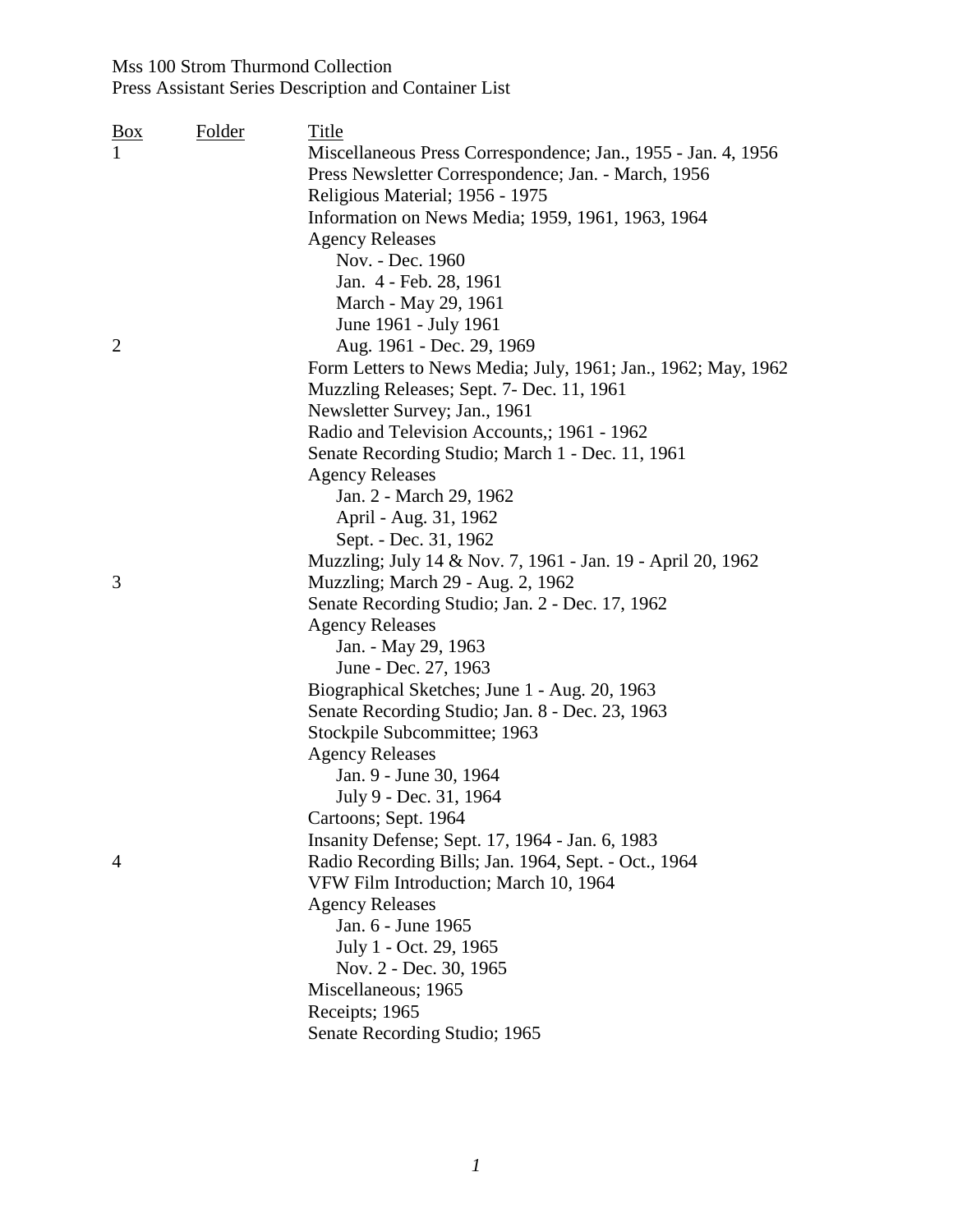| <u>Box</u> | <b>Folder</b> | <u>Title</u>                                                        |
|------------|---------------|---------------------------------------------------------------------|
| 4          |               | <b>Agency Releases</b>                                              |
|            |               | Jan. - Feb. 28, 1966                                                |
|            |               | March - April 15, 1966                                              |
| 5          |               | May - Sept. 29, 1966                                                |
|            |               | Oct. - Dec. 29, 1966                                                |
|            |               | Names For Mailing List; 1966                                        |
|            |               | <b>Agency Releases</b>                                              |
|            |               | Jan. - July 26, 1967                                                |
|            |               | Sept. 1967 - Jan. 12, 1968                                          |
|            |               | Names For Mailing list; 1967                                        |
| 6          |               | <b>Agency Releases</b>                                              |
|            |               | Jan. - Nov. 21, 1968                                                |
|            |               | Jan. - March 28, 1969                                               |
|            |               | April 1 - May 16, 1969                                              |
|            |               | May 23 - Sept. 30, 1969                                             |
|            |               | Oct. - Dec. 31, 1969                                                |
|            |               | Public Relations Information; Jan., 1969                            |
|            |               | Agency & Miscellaneous Releases                                     |
|            |               | Jan. - Feb. 27, 1970                                                |
|            |               | March - April 30, 1970                                              |
| 7          |               | May 1-28, 1970                                                      |
|            |               | June 2-30, 1970                                                     |
|            |               | July 1-Sept. 30, 1970                                               |
|            |               | Oct. - Dec. 31, 1970                                                |
|            |               | Religious Material; Aug. 12, 1970 - June 15, 1978                   |
|            |               | Seniority; May 8, 1970 - Jan. 10, 1973                              |
|            |               | Speech Drafts & Unused Speeches; [c. 1970] - May 25, 1977           |
|            |               | Textiles; April 6, 1970 - 1971                                      |
| 8          |               | Agency Releases; Oct. 23, 1971                                      |
|            |               | AVCO; April 30, 1971                                                |
|            |               | Christmas Cards and Calendars; 1971 - 1976 -- Christmas Party 1973  |
|            |               | Housing; July 21, 1971 - May 14, 1972                               |
|            |               | Rural Programs; Aug. 3, 1971 - Feb. 1973                            |
|            |               | Senate; Oct. 4, 1971                                                |
|            |               | Speeches; April 16, 1971                                            |
|            |               | Veterans; July 31, 1971 - 19788                                     |
|            |               | Agency & Miscellaneous Releases; Jan. - Sept. 17, 1972              |
|            |               | Baptist College Dedication -- Strom Thurmond Center; April 27 - May |
|            |               | 5, 1972                                                             |
|            |               | Nada Report; Aug. 1972 - May 21, 1973                               |
| 9          |               | Republican Congressional Committee Speech Kit; 1972                 |
|            |               | Senate Recording Studio; March 1972 - Nov. 14, 1974                 |
|            |               | Speeches by Others About Strom Thurmond; Feb. 21, 1972              |
|            |               | Textiles; Jan. 4, 1972 - Feb. 17, 1975                              |
|            |               | Transportation; April 6, 1972                                       |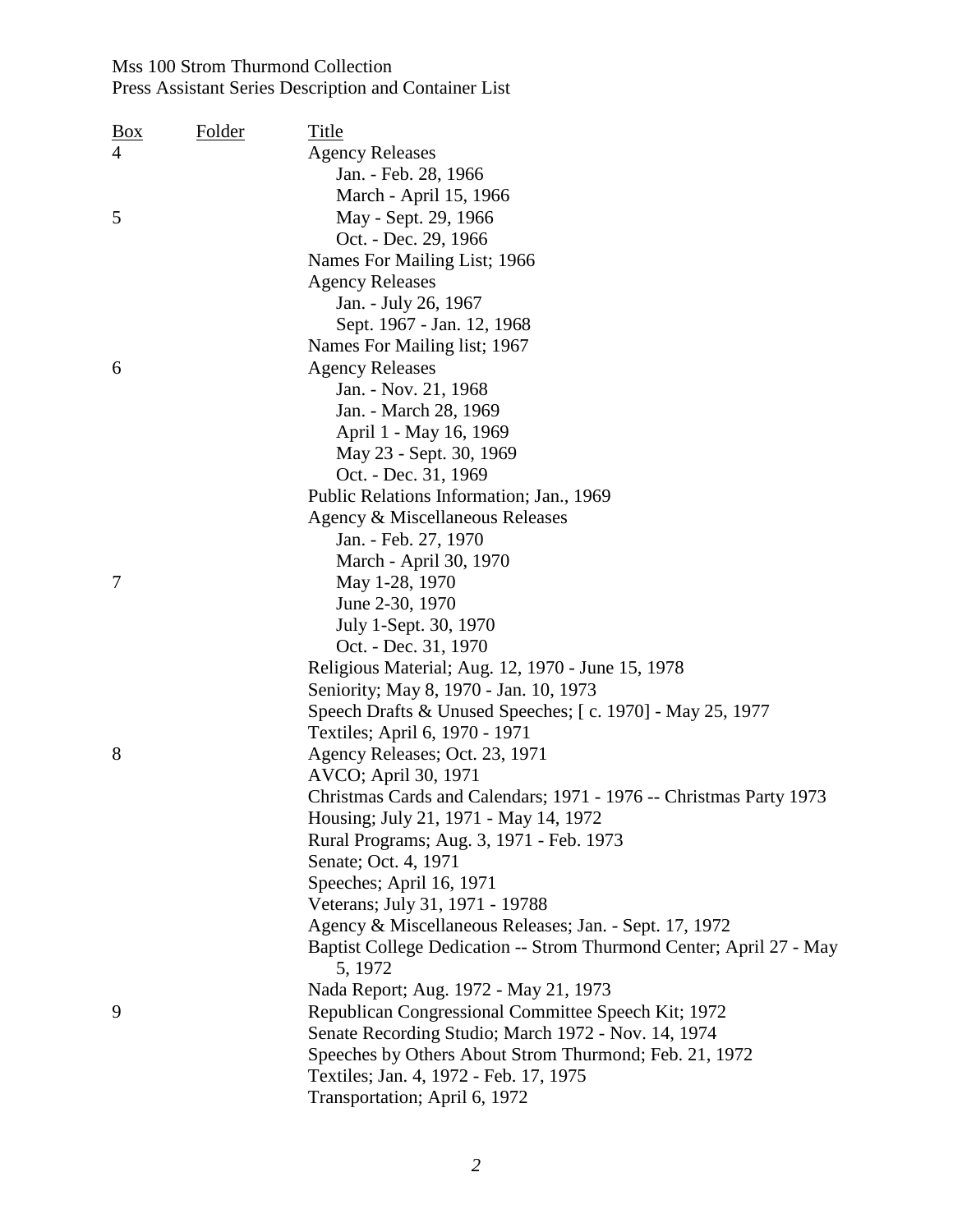#### Mss 100 Strom Thurmond Collection Press Assistant Series Description and Container List

| <b>Box</b> | <b>Folder</b> | <b>Title</b>                                                             |
|------------|---------------|--------------------------------------------------------------------------|
|            |               | USS South Carolina Launching Ceremonies; July 1, 1972                    |
|            |               | Vietnam (Before and After); May 16, 1972 - April 22, 1975                |
|            |               | Biographical Information and Legislation Sponsored; 1973 - 1976          |
|            |               | Comparative Precinct Statistics; 1973 (1968 - 1972)                      |
|            |               | Freedom Foundation Award Ceremony; Aug. 3, 1973-June 9, 1975             |
|            |               | Tom Gettys; Oct. 10 - 14, 1973                                           |
|            |               | Precinct Work Sheet Code Breakdown; 1973                                 |
|            |               | Press Luncheon; Nov. 30 - Dec. 13, 1973                                  |
|            |               | Today Show Interview; Nov. 6, 1973                                       |
| 10         |               | Watergate; July 30, 1973 - July 13, 1974                                 |
|            |               | Welfare; Aug. 23, 1973 - July 1976                                       |
|            |               | J. Strom's First Haircut; Feb. 22, 1974                                  |
|            |               | Miscellaneous -- Election Biographical Sketches of Strom Thurmond        |
|            |               | and Nancy Moore Thurmond; Jan 31, 1974- March 12, 1981                   |
|            |               | Newspaper Responses; Oct. 25, 1974                                       |
|            |               | Radio Station Responses; July 5 - Oct 24, 1974                           |
|            |               | Second Medical School; April 10 - Sept. 3, 1974                          |
|            |               | South Carolina Delegation Meeting Jan. 17; Dec. 5, 1974-Jan. 12,<br>1977 |
|            |               | Administration; Oct. 23, 1975 - Jan 17, 19777                            |
| 11         |               | Agency & Miscellaneous Releases; Oct. 28, 1975 - April 6, 1977           |
|            |               | Hughes Trophy Award (Joseph B. McMillion); May 14, 1975                  |
|            |               | Newsletter Questionnaires; Oct. 16 - 30, 1975                            |
|            |               | Public Relations Budget; Jan 7, 1975 - Sept. 24, 1979                    |
|            |               | USS South Carolina & Sub USS Mendel L. Rivers                            |
|            |               | (A&E); Jan. 20 - Feb. 11, 1975                                           |
|            |               | Commissioning Ceremonies; Jan. 24 - Feb. 20, 1975                        |
|            |               | <b>Commissioning Guest List;</b>                                         |
|            |               | #1 1975                                                                  |
|            |               | #2 1975                                                                  |
|            |               | USS South Carolina -- Guests Invited to Launching; 1975                  |
| 12         |               | Voting Record -- Lobbying Groups; 1975 - Feb. 1979                       |
|            |               | Anti-Trust and Divestiture; May 20 - Oct. 6, 1976                        |
|            |               | Delegation Meeting With Palmetto Business Forum -- April 14, 1976;       |
|            |               | March 24 - 26, 1976                                                      |
|            |               | Future Farmers of America President's Conference (Photo                  |
|            |               | Participants); July 20, 1976                                             |
|            |               | Interns; Jan. 1976                                                       |
|            |               | Miscellaneous; Feb. 4 - Nov. 19, 1976                                    |
|            |               | Response of New York Transportation Administration Concerning            |
|            |               | Erroneous Parking Tickets; June 4, 1976 - May 12, 1977                   |
|            |               | Sol Blatt; April 1, 1976 - May 9, 1979                                   |
|            |               | Staffer Index For Press Assistant Tab A; April 19 - Nov. 11, 1976        |
|            |               | (pages 100 - 182); #2                                                    |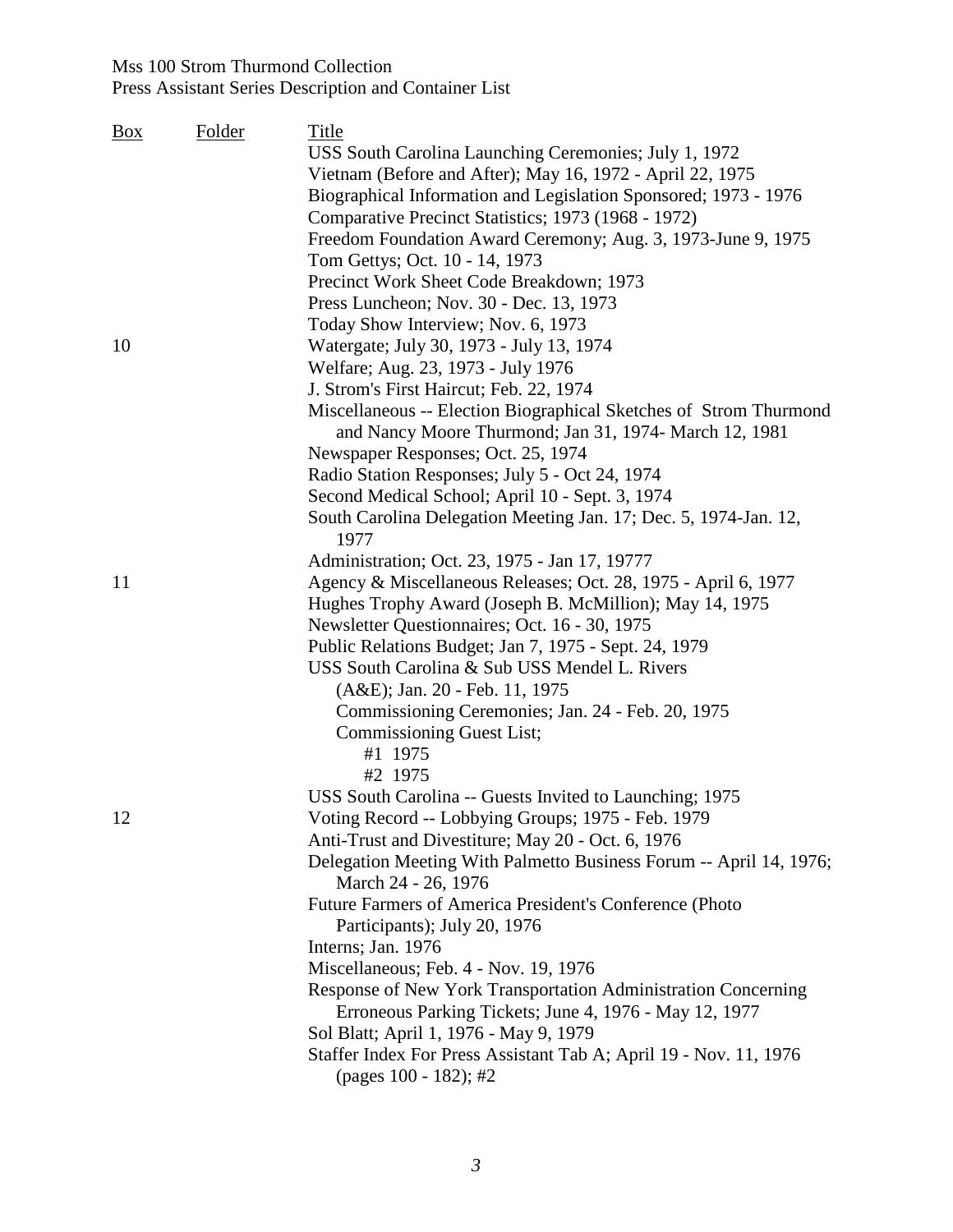| <b>Box</b> | <b>Folder</b> | Title                                                                 |
|------------|---------------|-----------------------------------------------------------------------|
| 13         |               | Campaign; April 20 - Nov. 21, 1977                                    |
|            |               | (2) Interviews With Senator Thurmond 1980; Jan 28, 1977 -Dec. 10,     |
|            |               | 1980                                                                  |
|            |               | Miscellaneous Correspondence                                          |
|            |               | Jan. 5 - Mar. 29, 1977                                                |
|            |               | April 1 - May 25, 1977                                                |
|            |               | June 1 - July 29, 1977                                                |
|            |               | Aug. 1 - Oct. 3, 1977                                                 |
| 14         |               | Oct. 4 - Nov. 30, 1977                                                |
|            |               | Dec. 1 - 27, 1977                                                     |
|            |               | Newspaper Clippings; Sept. 12 - Oct. 13, 1977                         |
|            |               | South Carolina Poll by Senator Thurmond; July 14 - Dec. 17, 1977      |
|            |               | Dr. Charles Vail -- Winthrop Textile Project; March 3 -April 28, 1977 |
|            |               | Allegations and Facts                                                 |
|            |               | 1978<br>#1                                                            |
|            |               | #2<br>1978                                                            |
|            |               | Campaign Clippings etc.; Feb. 16 - Oct 12, 1978                       |
|            |               | Health Statement Concerning Strom Thurmond's Health; Jan 10, 1978     |
|            |               | Issue Booklet -- Senator Strom Thurmond; May 17, 1978                 |
|            |               | National Jogging Days; May 23, 1978 - July 10, 1979                   |
|            |               | Acceptances / Regrets; July 11, 1979 - Dec. 6, 1980                   |
| 15         |               | Calendars (Christmas); Aug. 5, 1979 - Jan 3, 1980                     |
|            |               | Billy Carter; Aug. 21, 1979 - Aug. 22, 1980                           |
|            |               | COMBO Account; Jan. 23, 1979 - Jan. 20, 1982                          |
|            |               | FBI Charter '79 Speech Material; June 6 - July 31, 1979               |
|            |               | Memoranda; 1979 - 1981                                                |
|            |               | National Jogging Day (1979); Oct. 10 - 13, 1979                       |
|            |               | Nuclear Energy Issues; Nov. 2, 1979 - Dec. 16, 1981                   |
|            |               | Prayers in Schools; Jan. 23, 1979 - July 21, 1980                     |
|            |               | Refugee Bill; July 24 - Oct. 15, 1979                                 |
|            |               | SALT II; July 23 - Sept. 18, 1979                                     |
|            |               | Statement Material; July 1979 - May 18, 1982                          |
|            |               | Abused / Neglected Children; Nov. 9, 1980 - Feb. 11, 1982             |
|            |               | Calendars; Dec. 11, 1980 - Jan. 14, 1981                              |
|            |               | Connally Nomination; Jan. 3 - March 4, 1980                           |
|            |               | Ladies of the Senate Luncheon; April 15 - Nov. 14, 1980               |
|            |               | Newspaper Clippings; May 6 - June 2, 1980                             |
| 16         |               | <b>Newspaper Clippings</b>                                            |
|            |               | June 3 - July 3, 1980                                                 |
|            |               | July 4 - Aug 4, 1980                                                  |
|            |               | Aug. 5 - 30, 1980                                                     |
|            |               | Nov. 14 - Dec. 31, 1980                                               |
|            |               | Prayer Breakfast; April 16, 1980                                      |
|            |               | President's Six Year Term; Dec., 1980                                 |
|            |               | Textiles; Sept. 3, 1980 - Sept. 8, 1981                               |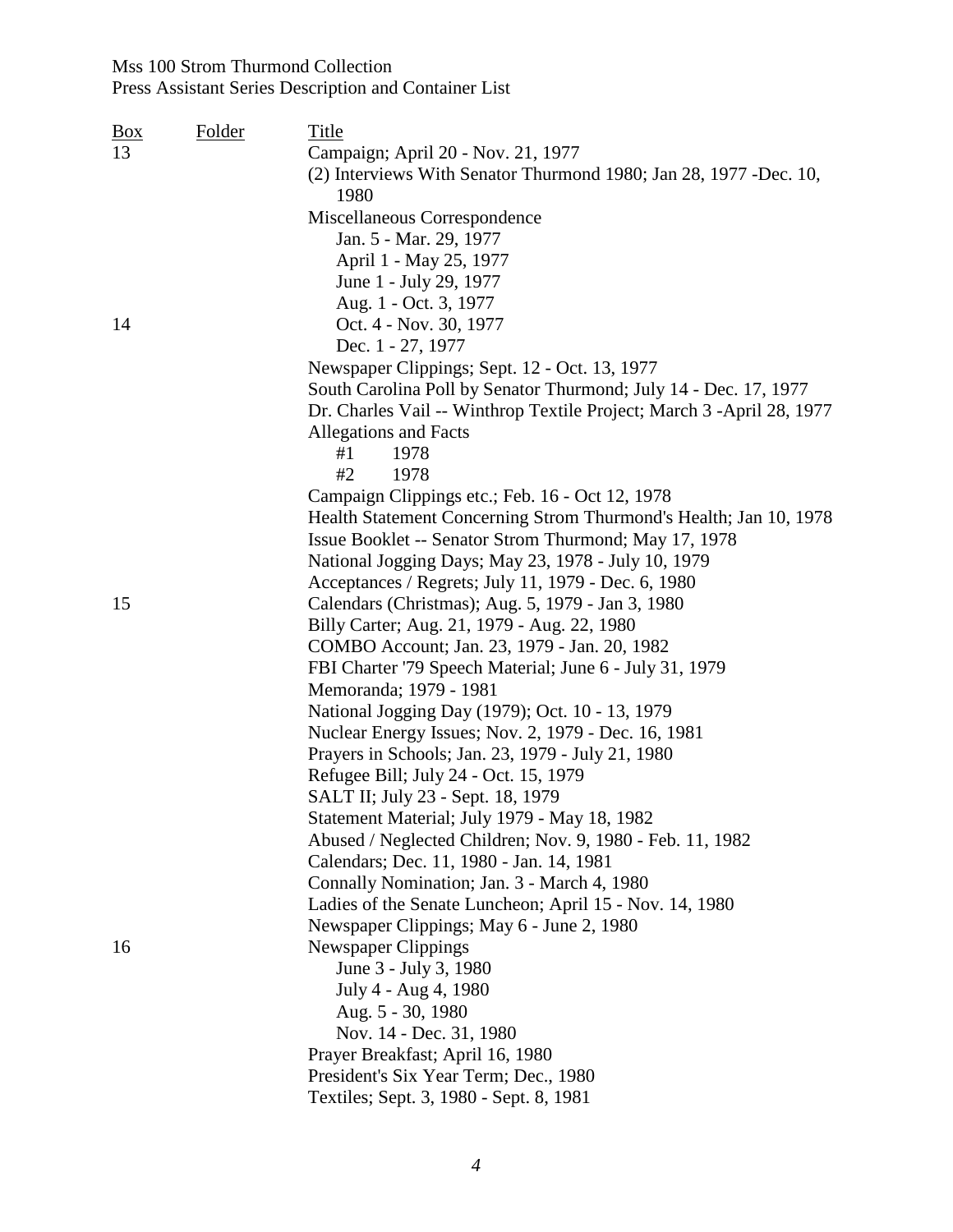| <u>Box</u> | <b>Folder</b> | Title                                                                    |
|------------|---------------|--------------------------------------------------------------------------|
| 17         |               | Tour Groups - Correspondence Completed                                   |
|            |               | Jan. 16 - April 30, 1980                                                 |
|            |               | May 2 - Dec. 18, 1980                                                    |
|            |               | U.S. Senate Youth Programs; May 5, 1980 - July 5, 1982                   |
|            |               | Schick, Michael W. -- 1981 Folder Titles                                 |
|            |               | AWACS; June - Oct. 25, 1981                                              |
|            |               | Agency Releases; July 31 - Aug. 10, 1981                                 |
|            |               | Barnwell Nuclear Facility; Sept. 24, 1981                                |
|            |               | Calendar Requests; Jan. 16 - Feb. 16, 1981                               |
| 18         |               | The Children's Story; June 19 - Sept. 2, 1981                            |
|            |               | Clemson NCAA Complaints; Nov. 29, 1981 - Jan. 8, 1982                    |
|            |               | Editorials; Oct. 9 - 29, 1981                                            |
|            |               | Edwards, Secretary of Energy James B., ST Interview on Dec. 10,<br>1981  |
|            |               | Film "It's Grits"; June 22, 1981 - Jan. 10, 1983                         |
|            |               | First Tuesday Club; June 1981 - Feb. 4, 1982                             |
|            |               | Freedom of Information Act; March 9, 1981 - 1983                         |
|            |               | Genocide Treaty; Dec. 3, 1981                                            |
|            |               | God and Country Speech; July 20 - Oct. 4, 1981                           |
|            |               | Billy Graham's Mother; Aug. 15 - Sept. 1981                              |
|            |               | Interns; [c. 1981]                                                       |
|            |               | Judiciary Committee Information; Jan., 1981                              |
|            |               | Junior Fire Marshals Sponsor a Program; Oct. 20 - 30, 1981               |
| 19         |               | Korea -- Television Interview; Dec. 30, 1981 - Jan. 22, 1982             |
|            |               | Legislation Introduced by Thurmond; Jan 26, - Nov. 13, 1981              |
|            |               | McNair Documentary; ETV; 1981                                            |
|            |               | National Jogging Day; Feb. 1 - 6, 1981                                   |
|            |               | <b>Newspaper Clippings</b>                                               |
|            |               | Jan 1 - Feb. 28, 1981                                                    |
|            |               | March 2 - April 30, 1981                                                 |
|            |               | May 1 - June 30, 1981                                                    |
|            |               | July 1 - Aug. 15, 1981                                                   |
| 20         |               | Aug. 16 - Oct. 31, 1981                                                  |
|            |               | Nov. 1- Dec. 31, 1981                                                    |
|            |               | Nuclear Waste Storage (Away From Reactor Information); March 16,         |
|            |               | 1981 - April 1982                                                        |
|            |               | Photographs -- Pages, Interns; July - Aug. 1981                          |
|            |               | Poland -- S.T. Interviews, etc.; Dec. 24, 1981 - Jan. 6, 1982            |
|            |               | Portrait; Feb. 10, 1981                                                  |
|            |               | Port Operations and Maintenance Legislation; Sept. 17, 1981              |
|            |               | President Pro Tempore -- History and Synopsis of Duties; May 12,<br>1981 |
|            |               | Presidential Classroom; Jan. 14, 1981                                    |
|            |               | POW's / MIA's; Oct. 21 - 22, 1981                                        |
|            |               | Puccio - Abscan; Aug. 30 - Sept. 12, 1981                                |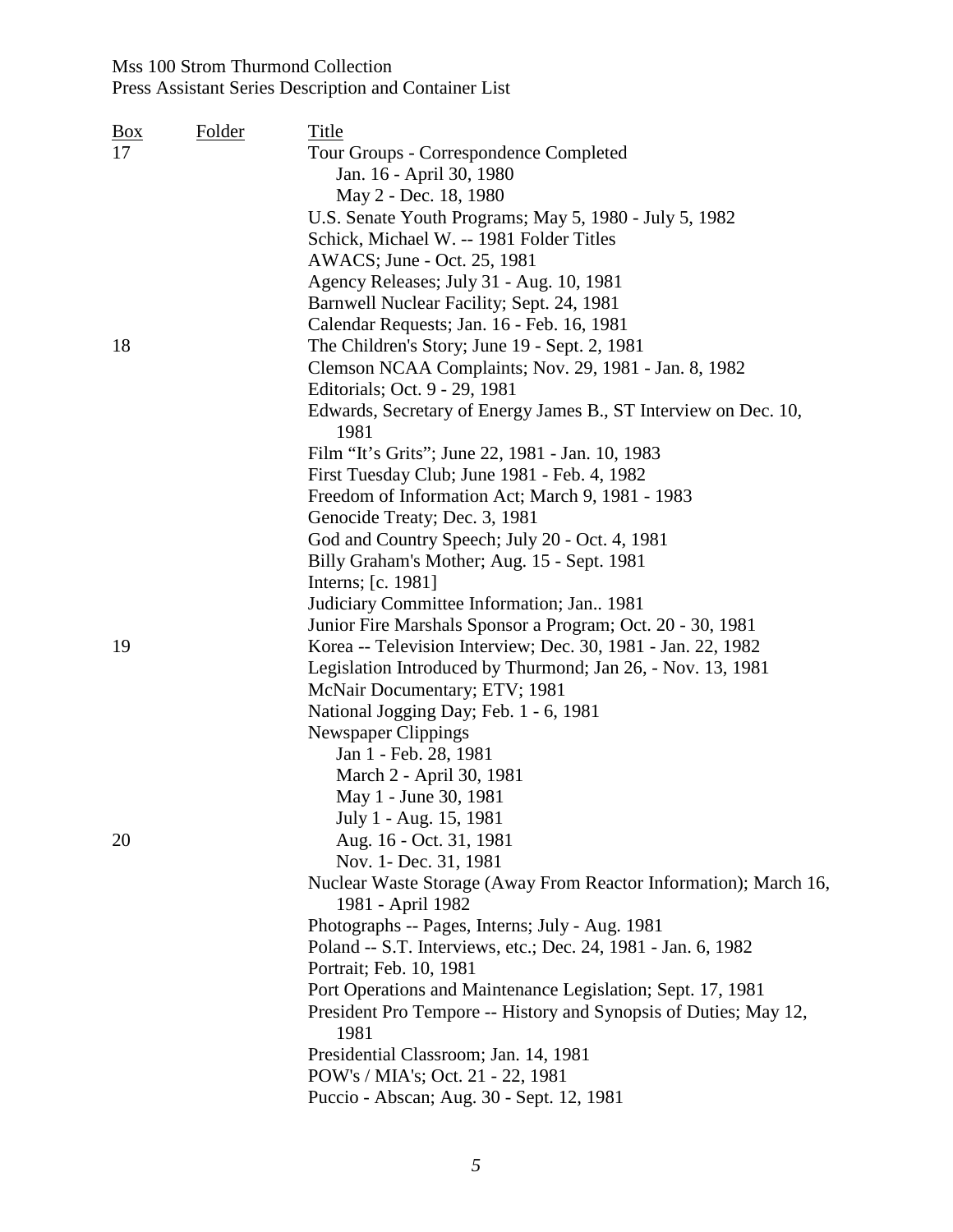| $\frac{Box}{}$<br>20 | <b>Folder</b> | <b>Title</b><br>Radio and Television Deregulation; Dec. 16, 1981 - March, 1982<br>Reagan -- Bush Speeches and Views; Sept. 23, 1981 - Jan. 23, 1982<br>News Releases Material; Feb. 10 - Dec. 30, 1981<br>Resumes -- Schick (Personal); Oct. 28, 1981<br>Sadat, President Anwar Al (Correspondence); Oct. 5, 1981<br>Sony Plant -- Columbia, S.C.; Sept. 25 - Nov. 30, 1981<br>Speeches (Draft); Nov. 13, 1981<br>Speech Draft; 1981<br>Mrs. Mattie Talmadge's Death; Oct. 21 - Dec. 3, 1981<br>Tax Program; June 4 - July 28, 1981        |
|----------------------|---------------|--------------------------------------------------------------------------------------------------------------------------------------------------------------------------------------------------------------------------------------------------------------------------------------------------------------------------------------------------------------------------------------------------------------------------------------------------------------------------------------------------------------------------------------------|
|                      |               | Telegrams<br>Feb. 27 - July 31, 1981<br>Aug. 1 - Dec. 3, 1981                                                                                                                                                                                                                                                                                                                                                                                                                                                                              |
| 21                   |               | Television Ideas; Nov. 2, 1981 - April 15, 1983<br>Strom Thurmond Chair Dinner (University of South Carolina); May<br>19, 1981<br>Senator Thurmond Reports to the People; 1981 - 1982                                                                                                                                                                                                                                                                                                                                                      |
|                      |               | Marguerite Tolbert Tributes; Aug. 13, 1981 - July 14, 1982<br>Tour Groups - Correspondence Completed                                                                                                                                                                                                                                                                                                                                                                                                                                       |
|                      |               | Jan. 20 - April 2, 1981<br>April 6 - May 4, 1981<br>May 5 - June 18, 1981                                                                                                                                                                                                                                                                                                                                                                                                                                                                  |
|                      |               | June 22 - Nov. 6, 1981<br>Union Camp Corporation; Oct. 15 - 16, 1981<br>Video Tape Speeches -- Arrangements; Nov. 10, 1981 - Jan. 28, 1982<br>Vietnam War Memorial; Nov. 14, 1981 - April 26, 1983<br>Voting Rights Act; June 25, 1981 - March 29, 1982<br>White House Correspondence Press; Feb. 17 - Dec. 8, 1981                                                                                                                                                                                                                        |
| 22                   |               | Abortion; Feb. 18, 1982<br>America's Freedom Ride; July 4 - Sept. 17, 1982<br><b>Antitrust Contribution Bill; Nov., 1982</b><br>Babcock Center -- Speech for Fashion Benefit; Nov. 8, 1982<br>Bob Jones University -- IRS Bill; 1982<br>Simeon S. Booker -- Journalism Award; Oct. 26 - Dec. 14, 1982<br>Boy Scouts 1982 Annual Report to Congress; Jan. 10, 1982 - Feb. 9,                                                                                                                                                                |
|                      |               | 1983<br>Boys Home of the South, 25th Anniversary; Nov. 17, 1982<br>Brookgreen Garden Strom Thurmond Award; Jan. 28 -April 4, 1982<br>Calendar List; 1979 - 1982<br>Calhoun Birthday Celebrations; Feb. 2 - March 19, 1982<br>Capital Books (done); Dec. 6, 1982 - Jan 12, 1983<br>Caribbean Basin Initiative; Feb. 23, 1982 - April 27, 1983<br>Charleston Airport Gateway; Aug. 19, 1981 - April 3, 1982<br>Computer Update Radio Stations in South Carolina; 1982<br>Congressional Record -- News Articles; Jan. 8, 1982 - Nov. 16, 1983 |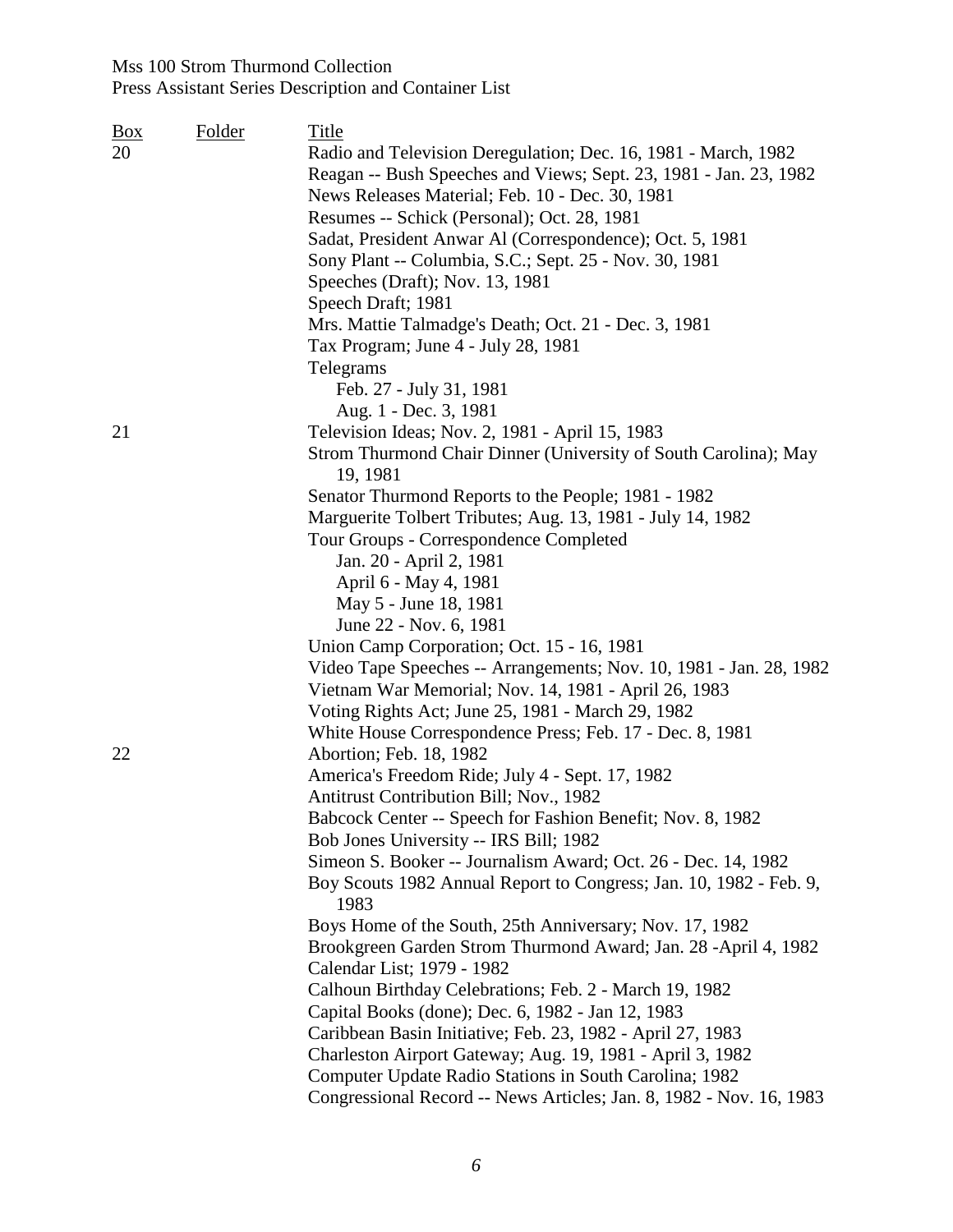# Press Assistant Series Description and Container List

| <u>Box</u> | Folder | Title                                                                                                 |
|------------|--------|-------------------------------------------------------------------------------------------------------|
| 22         |        | The Economy Speech (to the Square D. Chapter of the National                                          |
|            |        | Management Association; 1982                                                                          |
|            |        | Flags; Dec. 3, 1982 - Jan. 3, 1983                                                                    |
|            |        | Fourth Armored Division -- 36th Annual Convention; June 16 - July                                     |
|            |        | 17, 1982                                                                                              |
|            |        | Health Fair; Jan. 18 - July 30, 1982                                                                  |
|            |        | Freedom Speech on the Anniversary of the Hungarian Revolution;<br>1982                                |
|            |        | Indian Land Claims Bill; Feb. 9, 1982                                                                 |
|            |        | Interns; Jan., May - Aug., 1982 & Jan., 1983                                                          |
|            |        | Jack Kemp -- Introduction; April 13, 1982                                                             |
|            |        | Larry Lebby Exhibit; Feb. 18 - May 12, 1982                                                           |
|            |        | Mr. Ferris Lucas -- Tribute for Service in Law Enforcement Field;<br>1982                             |
|            |        | Miscellaneous; Jan. 18 - Dec., 1982                                                                   |
|            |        | Robert Frank Mundy Tribute; Jan. 4 - 9, 1982                                                          |
|            |        | National                                                                                              |
|            |        | Physical Fitness and Sports for All Week; Feb. 8 - 19, 1982                                           |
|            |        | Watermelon Association; 1982                                                                          |
| 23         |        | South Carolina Republican Party and Candidate Materials; 1982                                         |
|            |        | Statement on Nuclear Weapons and the Nuclear Freeze; 1982                                             |
|            |        | Pi Kappa Alpha Convention; April 30 - Aug. 18, 1982                                                   |
|            |        | Presidential Classroom; Jan. 20 - July 13, 1982                                                       |
|            |        | <b>Senator Thurmond's Press Quotations; 1982</b>                                                      |
|            |        | South Carolina                                                                                        |
|            |        | Business Industry; June 8 - Aug. 11, 1982                                                             |
|            |        | ETV Interviews; Sept. 7 - 27, 1982                                                                    |
|            |        | Election Commission Printout; May 29, 1982                                                            |
|            |        | Hall of Fame Induction -- JST; Nov. 3, 1981 - Jan. 13, 1982                                           |
|            |        | Spartanburg Herald (Article Reproduced on Metal); July 20, 1982                                       |
|            |        | Speeches for Spartanburg Committee for the Healing of Abused and<br>Neglected Children; March 6, 1982 |
|            |        | Supreme Court Correspondence; Aug. 20 - Sept. 21, 1982                                                |
|            |        | Talking Points on President Regan's European Trip; June, 1982                                         |
|            |        | Telegrams                                                                                             |
|            |        | Jan. 4 - July 30, 1982                                                                                |
|            |        | Aug. 3 - Nov. 29, 1982                                                                                |
|            |        | Dec. 1 - 29, 1982                                                                                     |
|            |        | Textile / Chinese Imports; Aug. 26 - Oct. 5, 1982                                                     |
|            |        | Tribute to Milward Simpson; 1982                                                                      |
| 24         |        | Volunteerism; [June 4, 1982]                                                                          |
|            |        | Volunteerism and the Easter Seal Society; Feb. 27, 1982                                               |
|            |        | Watchdog of the Treasury Golden Bulldog Award; Sept. 16, 1982                                         |

*7*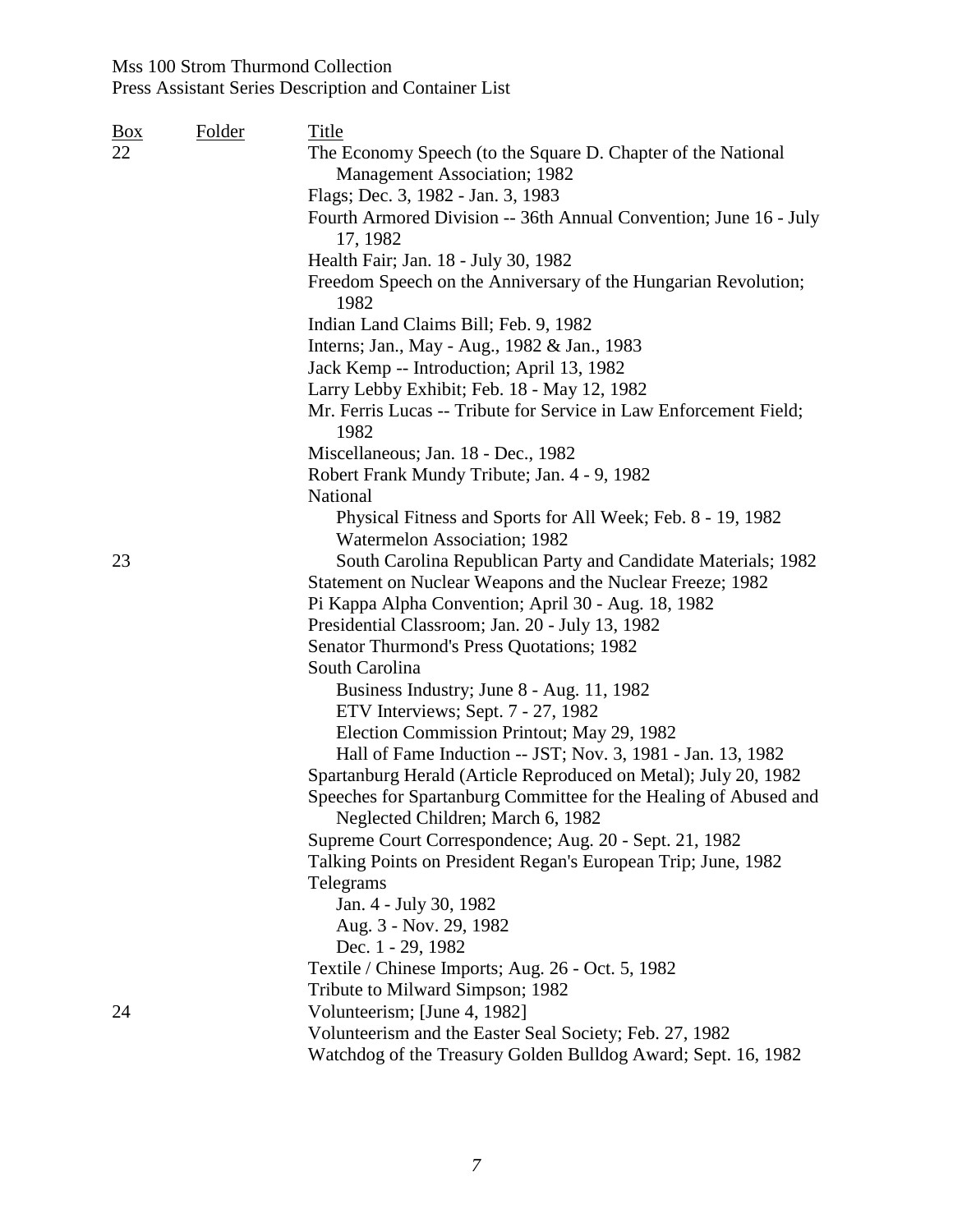| <u>Box</u> | Folder | <b>Title</b>                                                        |
|------------|--------|---------------------------------------------------------------------|
| 24         |        | White House                                                         |
|            |        | Correspondence (Acknowledged); Sept. 30, 1982 - Feb. 22, 1983       |
|            |        | Talking Points -- Economy; Oct. 2 - 29, 1982                        |
|            |        | Marshal B. Williams Appreciation Dinner; Jan. 22, 1982              |
| 25         |        | American Mothers, Inc.; May 18 - 20, 1983                           |
|            |        | Jack Anderson Allegations; Feb. 1 - April 21, 1983                  |
|            |        | Emily Bull (Luncheon Given By Senator Thurmond in Her Honor);       |
|            |        | March 21 - April 12, 1983                                           |
|            |        | Calendar                                                            |
|            |        | Information; 1983                                                   |
|            |        | Pages (From Desk Calendar); Jan. - Dec. 1983                        |
|            |        | Campaign Correspondence (Thurmond); March 10, 1983                  |
|            |        | Congressional Research Service -- Article on John C. Calhoun; Sept. |
|            |        | 20, 1983                                                            |
|            |        | Convention II -- Essays on the Constitution; June 16, 1983          |
|            |        | Defense Waste Processing Plant Ground Breaking -- Remarks by        |
|            |        | Donald Hodel, Secretary of Department of Energy; Nov. 8, 1983       |
|            |        | Flags Returned From Architect; Jan. 14 - Nov. 13, 1983              |
|            |        | History of the Funderburk Family of Lancaster, South Carolina; 1983 |
|            |        | The General Merchandising Magazine 'Buy America' Campaign;          |
|            |        | Dept. 2, 1983                                                       |
|            |        | Health Fair; Jan. 22 - March 3, 1983                                |
| 25         |        | Highlights to the Reagan Administration Briefing Books; Dec. 28,    |
|            |        | 1983                                                                |
|            |        | Judiciary Committee; April - June 20, 1983                          |
|            |        | Martin Luther King Jr. Birthday Holiday; Aug. 1983                  |
|            |        | Letters of Appreciation and Commendation -- Trip to South Carolina; |
|            |        | June, 1983                                                          |
|            |        | Lithography Project -- Photo of Strom Thurmond; April 11, 1983      |
|            |        | "Meet the Member" Radio Program; Nov. 12, 1982 - March 11, 1983     |
|            |        | Miscellaneous Correspondence; April 19, 1983 - April 19, 1984       |
|            |        | Morris College (Remarks); Nov. 16, 1983                             |
|            |        | <b>News Releases</b>                                                |
|            |        | Jan. - Dec. 23, 1983                                                |
|            |        | Jan. 1-31, 1983                                                     |
|            |        | Feb. 1 - March 31, 1983                                             |
|            |        | April 1 - May 28, 1983                                              |
| 26         |        | Newspaper                                                           |
|            |        | Articles                                                            |
|            |        | June 1 - 30, 1983                                                   |
|            |        | July 1 - 31, 1983                                                   |
|            |        | Aug. 1 - 18, 1983                                                   |
|            |        | Aug. 19 - Sept. 16, 1983                                            |
|            |        | Sept. 20 - Oct. 6, 1983                                             |
|            |        | Oct. 17 - 27, 1983                                                  |
|            |        |                                                                     |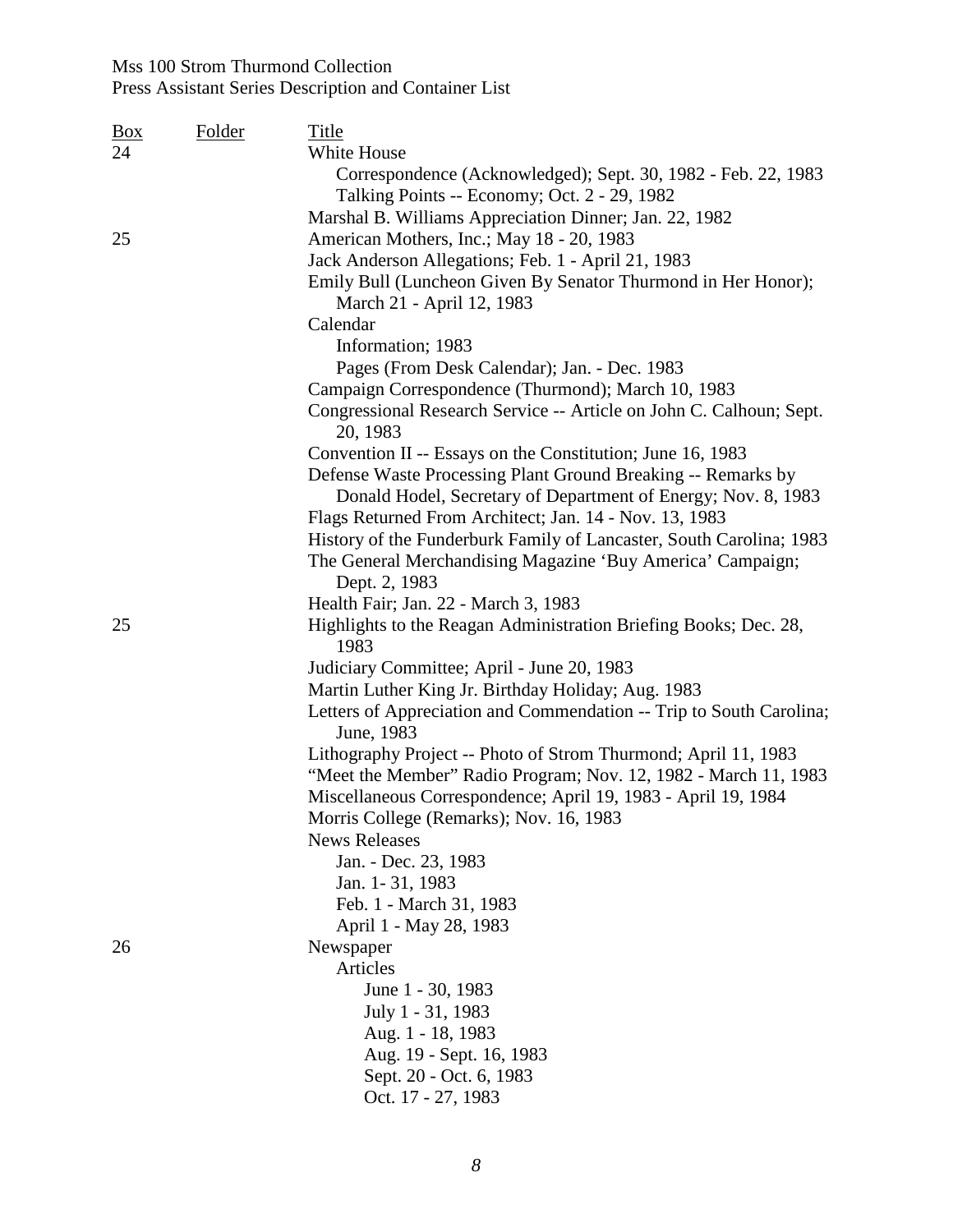| <b>Box</b> | <b>Folder</b> | Title                                                              |
|------------|---------------|--------------------------------------------------------------------|
|            |               | Newspaper                                                          |
|            |               | Articles, cont.                                                    |
| 27         |               | Oct. 28 - Nov. 30, 1983                                            |
|            |               | Dec. 1 - 31, 1983                                                  |
|            |               | 1983                                                               |
|            |               | Clippings                                                          |
|            |               | Feb. 17 - 28, 1983                                                 |
|            |               | March 1 - 19, 1983                                                 |
|            |               | March 20 - 31, 1983                                                |
|            |               | April 1 - 30, 1983                                                 |
| 28         |               | May 1 - 27, 1983                                                   |
|            |               | June 1 - 16, 1983                                                  |
|            |               | 1983                                                               |
|            |               | Newspapers; 1983                                                   |
|            |               | Jack Owen Photography (Invoice for Calendar); Oct. 16, 1983        |
|            |               | Prayers in Schools; May 5, 1983                                    |
|            |               | Republican Party Committee -- John Tower, Chairman -- Policy Cards |
|            |               | and Information; May 24, 1983                                      |
|            |               | Requests (for Pictures, Autographs, Information); March 9-Nov. 4,  |
|            |               | 1983                                                               |
|            |               | Requests (Pending); Jan. 6 - March 10, 1983                        |
|            |               | Retirement; Jan. 25, 1983                                          |
|            |               | South Carolina Congressional Delegation Staff Meeting With         |
|            |               | Governor's Staff (notes); 1983                                     |
|            |               | State of the Union Reaction 'Operation Uplink'; 1983               |
|            |               | Telegrams (Primarily Invitations and Regrets)                      |
|            |               | Jan.12 - June 29, 1983                                             |
| 29         |               | July 6 - Dec. 16, 1983                                             |
|            |               | Textiles; Dec. 16, 1983                                            |
|            |               | Thank You Letters; March 7 - June 21, 1983                         |
|            |               | Thunderguard [Motorcycle Club]; March 8 & 25, 1983                 |
|            |               | <b>Strom Thurmond Information; 1983</b>                            |
|            |               | Tours / Pictures                                                   |
|            |               | Jan 13 - Feb. 14, 1983                                             |
|            |               | March 3 - 31, 1983                                                 |
|            |               | April 6 - 29, 1983                                                 |
|            |               | May 2 - 29, 1983                                                   |
| 30         |               | June 1 - 30, 1983                                                  |
|            |               | July 1 - 28, 1983                                                  |
|            |               | Aug. 1 - 25, 1983                                                  |
|            |               | Sept. 1 - 29, 1983                                                 |
|            |               | Oct. 3 - 2 6, 1983                                                 |
|            |               | Nov. 8 - 18, 1983                                                  |
|            |               | Dec. 5 - 21, 1983                                                  |